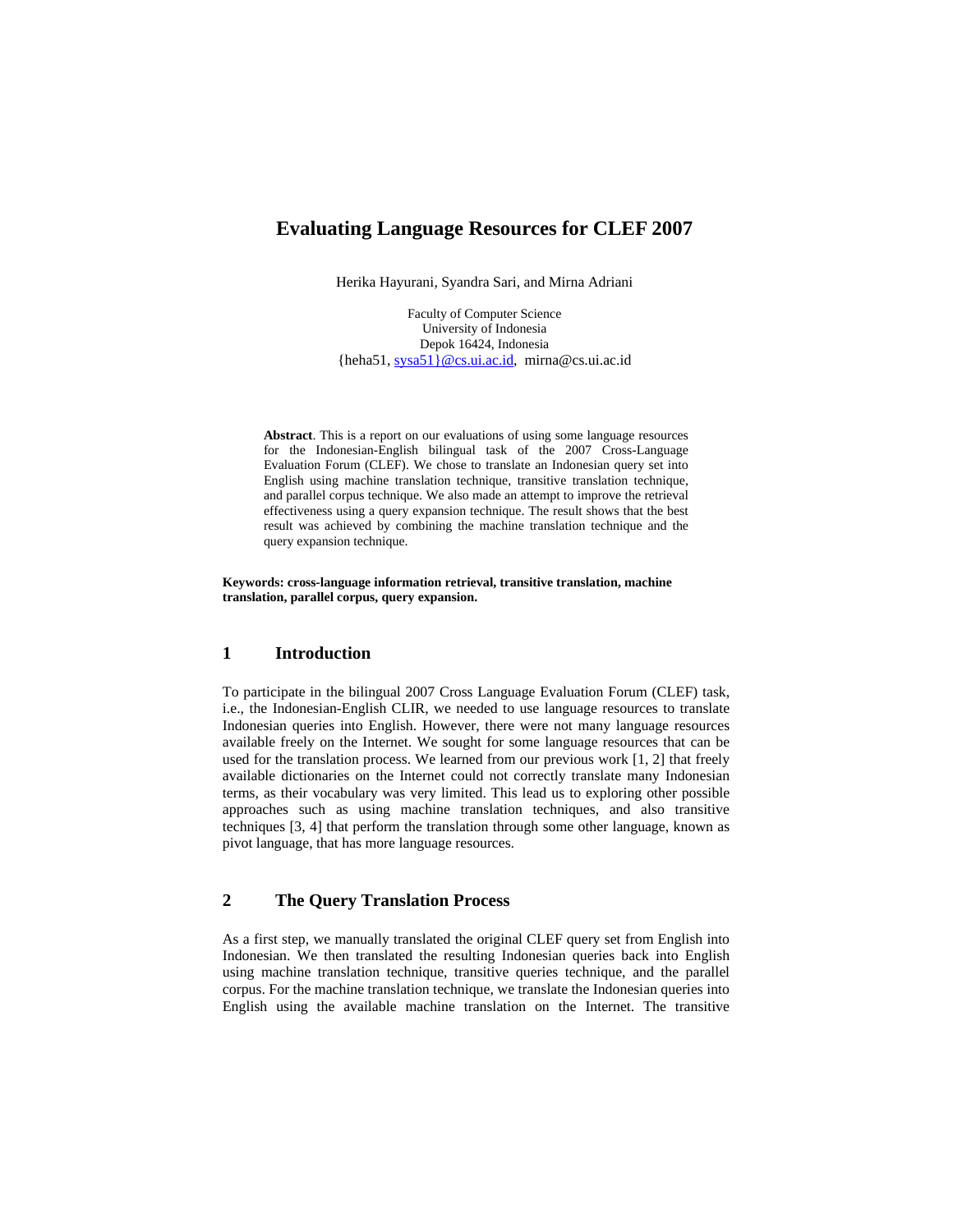technique uses German and French as the pivot languages. So, Indonesian queries are translated into French and German using bilingual dictionaries, then the German and French queries are translated into English using other dictionaries. The third technique uses a parallel corpus to translate the Indonesian queries. We created a parallel corpus by translating all the English documents in the CLEF collection into Indonesian using a commercial machine translation software called *Transtool*<sup>1</sup> *.*We then created the English queries by taking a certain number of terms from certain number of documents that appear in the top document list.

## **2.1 Query Expansion Technique**

Adding the translated queries with relevant terms (known as query expansion) has been shown to improve CLIR effectiveness [1, 3]. One of the query expansion techniques is called the *pseudo relevance feedback* [5]. This technique is based on an assumption that the top few documents initially retrieved are indeed relevant to the query, and so they must contain other terms that are also relevant to the query. The query expansion technique adds such terms into the previous query. We applied this technique in this work. To choose the relevant terms from the top ranked documents, we used the *tf*\**idf* term weighting formula [5]. We added a certain number of terms that have the highest weight scores.

### **3 Experiment**

We participated in the bilingual task with English topics. The English document collection contains 190,604 documents from two English newspapers, the *Glasgow Herald* and the *Los Angeles Times*. We opted to use the query title and the query description provided with the query topics. The query translation process was performed fully automatic using a machine translation technique, transitive technique, and the parallel corpus. The machine translation technique translates the Indonesian queries into English using  $Toggletext^2$ , a machine translation that is available on the Internet.

The transitive technique translates the Indonesian queries into English through German and French as the pivot languages. The translation is done using a dictionary. All of the Indonesian words are translated into German or French if they are found on the bilingual dictionaries, otherwise they stay in the original language.

We then applied a pseudo relevance-feedback query-expansion technique to the queries that were translated using the three techniques above. In these experiments, we used Lemur<sup>3</sup> information retrieval system, which is based on a language model, to index and retrieve the documents.

l

<sup>1</sup> See http://www.geocities.com/cdpenerjemah/.

<sup>2</sup> See http://www.toggletext.com/.

<sup>3</sup> See http://www.lemurproject.org/.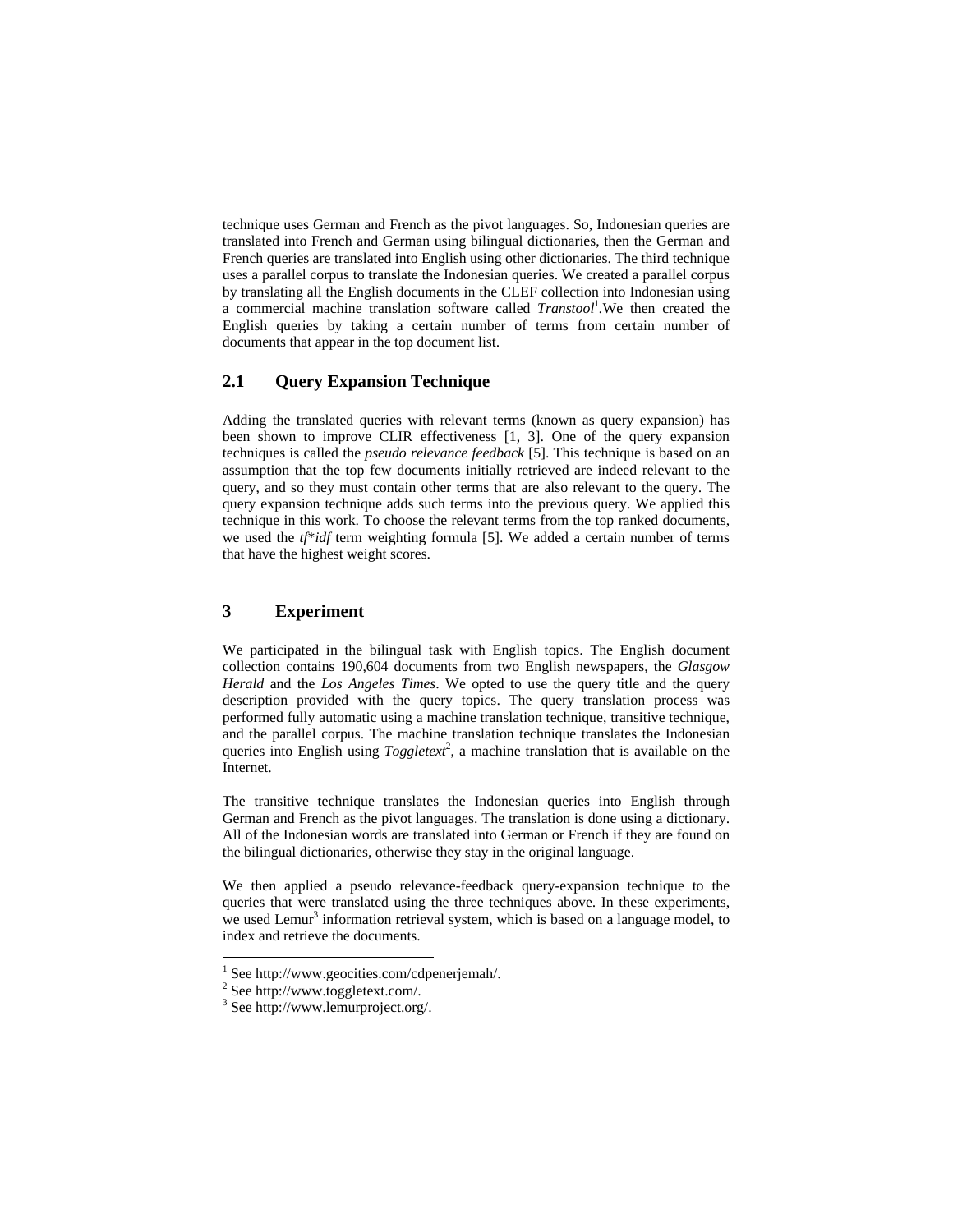#### **4 Results**

Our work focused on the bilingual task using Indonesian queries to retrieve documents in the English collections. Table 1 shows the result of our experiments.

**Table 1.** Average retrieval precision of the monolingual runs of the title and combination of title and description topics and their translation queries using the machine translation.

| <b>Task</b>           | <b>Monolingual</b> | <b>Machine</b><br><b>Translation</b><br>(MT) | % Change   |
|-----------------------|--------------------|----------------------------------------------|------------|
| Title                 | 0.3835             | 0.3418                                       | $-10.87\%$ |
| $Title + Description$ | 0.4056             | 0.3237                                       | $-20.19%$  |

The retrieval performance of the title-based translation queries dropped 10.87% below that of the equivalent monolingual retrieval (see Table 1). The retrieval performance of using a combination of query title and description dropped 20.19% below that of the equivalent monolingual queries.

**Table 2.** Average retrieval precision of the monolingual runs of the title and combination of title and description topics and their translation queries using the machine translation and query expansion techniques.

| Task                  | <b>Monolingual</b> | MT<br>Query<br>Expansion | % Change   |
|-----------------------|--------------------|--------------------------|------------|
| Title                 | 0.3835             | 0.3375                   | $-11.99\%$ |
| $Title + Description$ | 0.4056             | 0.3878                   | $-4.38\%$  |

The retrieval performance of the title-based translation queries dropped 11.99% below that of the equivalent monolingual retrieval (see Table 2) after applying the query expansion technique to the translated queries. It is reduced the average precision retrieval performance by 1.12% compared to the machine translation only. However, applying query expansion to the combination of the query title and description achieves 4.38% below that of the equivalent monolingual queries. It increases the average retrieval precision of the machine translation technique by 15.81%.

The result of using the transitive translation technique for the combination of the title and description queries is shown in Table 3. Translating the queries into English using German and French as the pivot language decreased the average precision by 30.2% compared to the monolingual queries. Applying the query expansion technique to the resulting English queries resulted in retrieval performance that is 15-18% of the equivalent monolingual queries. If we use only the translated queries resulted from using German as the pivot language and then apply the query expansion technique,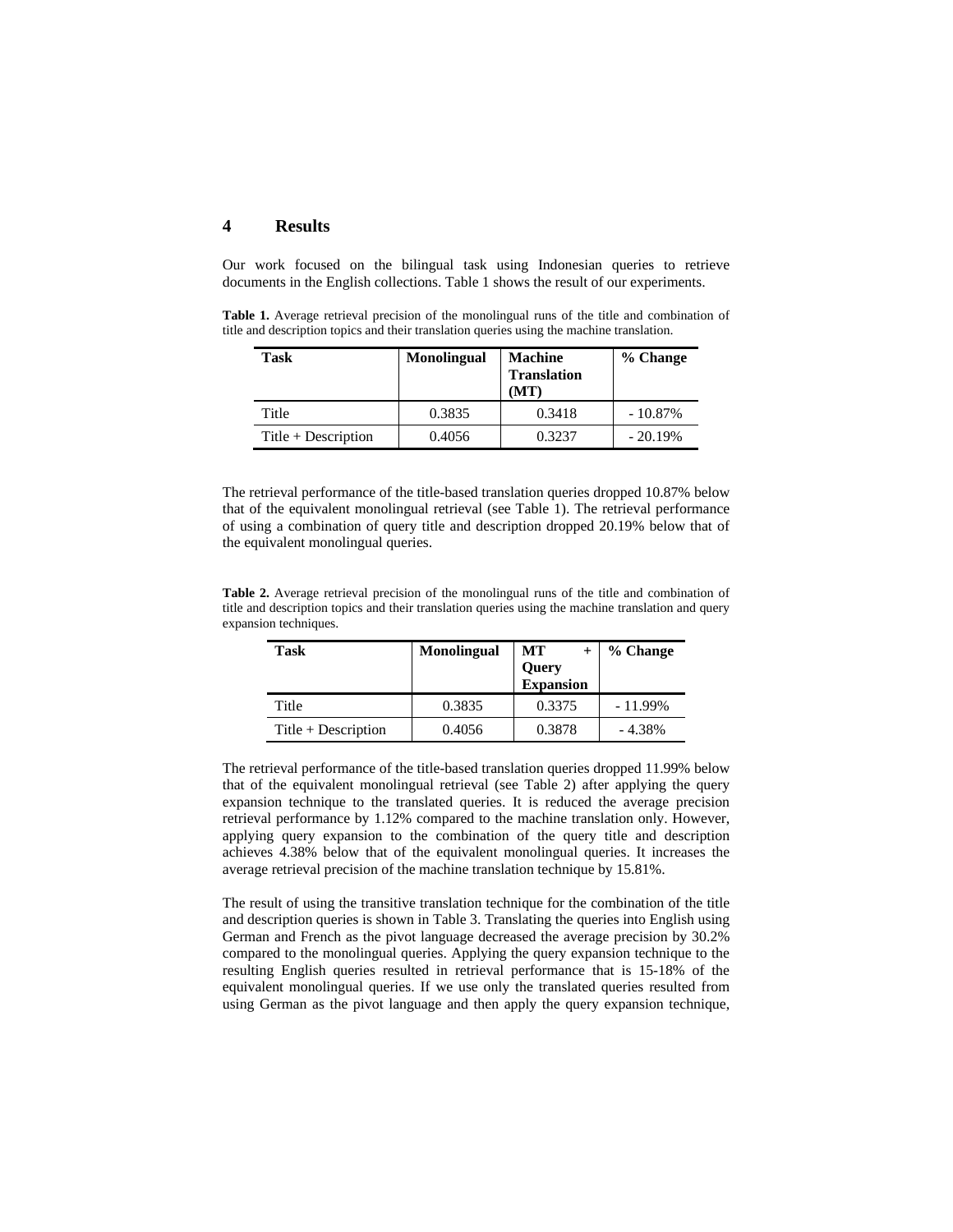the average retrieval performance is about 14-17% of the equivalent monolingual queries.

| Task                  | <b>Monolingual</b> | <b>Transitive</b><br><b>Translation</b>       | % Change   |
|-----------------------|--------------------|-----------------------------------------------|------------|
| Title $+$ Description | 0.4056             | 0.2831<br>(Union)                             | $-30.20\%$ |
| Title $+$ Description | 0.4056             | 0.3437<br>(Intersection+ $QE$ 5<br>docs)      | $-15.26%$  |
| Title $+$ Description | 0.4056             | 0.3297<br>$(Intersection + OE)$<br>$10$ docs) | $-18.71%$  |
| Title $+$ Description | 0.4056             | $0.3342$ (German)<br>only + QE 5 docs)        | $-17.60%$  |
| $Title + Description$ | 0.4056             | $0.3460$ (German<br>only + $OE$ 10 docs)      | $-14.69%$  |

**Table 3.** Average retrieval precision of the monolingual runs of the title and combination of title and description topics and their translation queries using transitive translation.

**Table 4.** Average retrieval precision of the monolingual runs of the title and combination of title and description topics and their translation queries using parallel corpus and query expansion.

| Task                  | <b>Monolingual</b> | $PC + QE$       | % Change   |
|-----------------------|--------------------|-----------------|------------|
| Title $+$ Description | 0.4056             | 0.0374          | $-90.77\%$ |
|                       |                    | $(top 20$ docs) |            |
| $Title + Description$ | 0.4056             | 0.0462          | $-88.60\%$ |
|                       |                    | (top 5 docs)    |            |

Next, we obtained the English translation of the queries using the parallel corpusbased technique and applied the pseudo relevance feedback technique using the top 5 and the top 20 documents. The retrieval performance decreased with the increase in the number of top documents considered, i.e., from -88.60% of the equivalent monolingual queries using top 5 documents to -90.77% using top 20 documents.